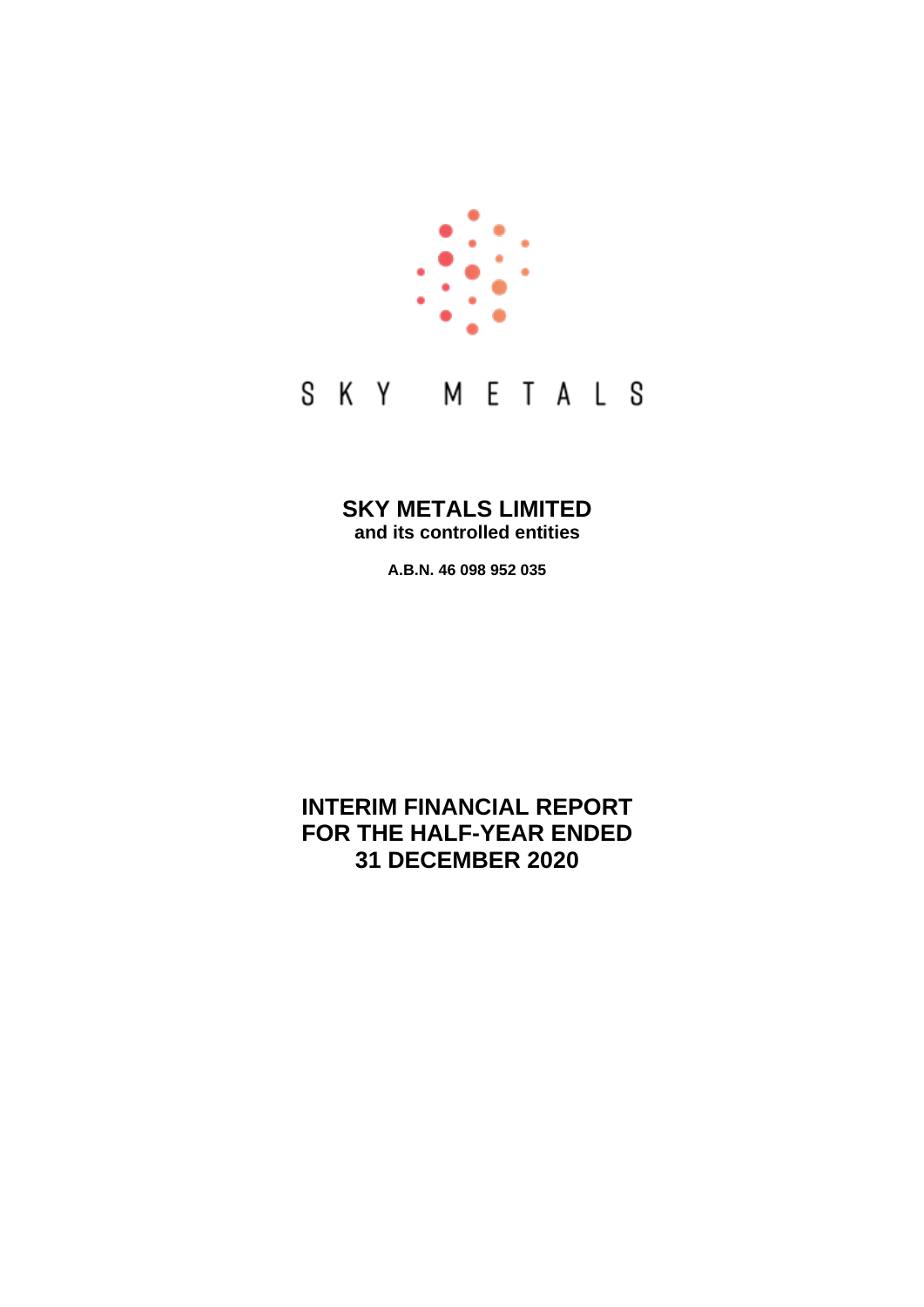## **CONTENTS**

Page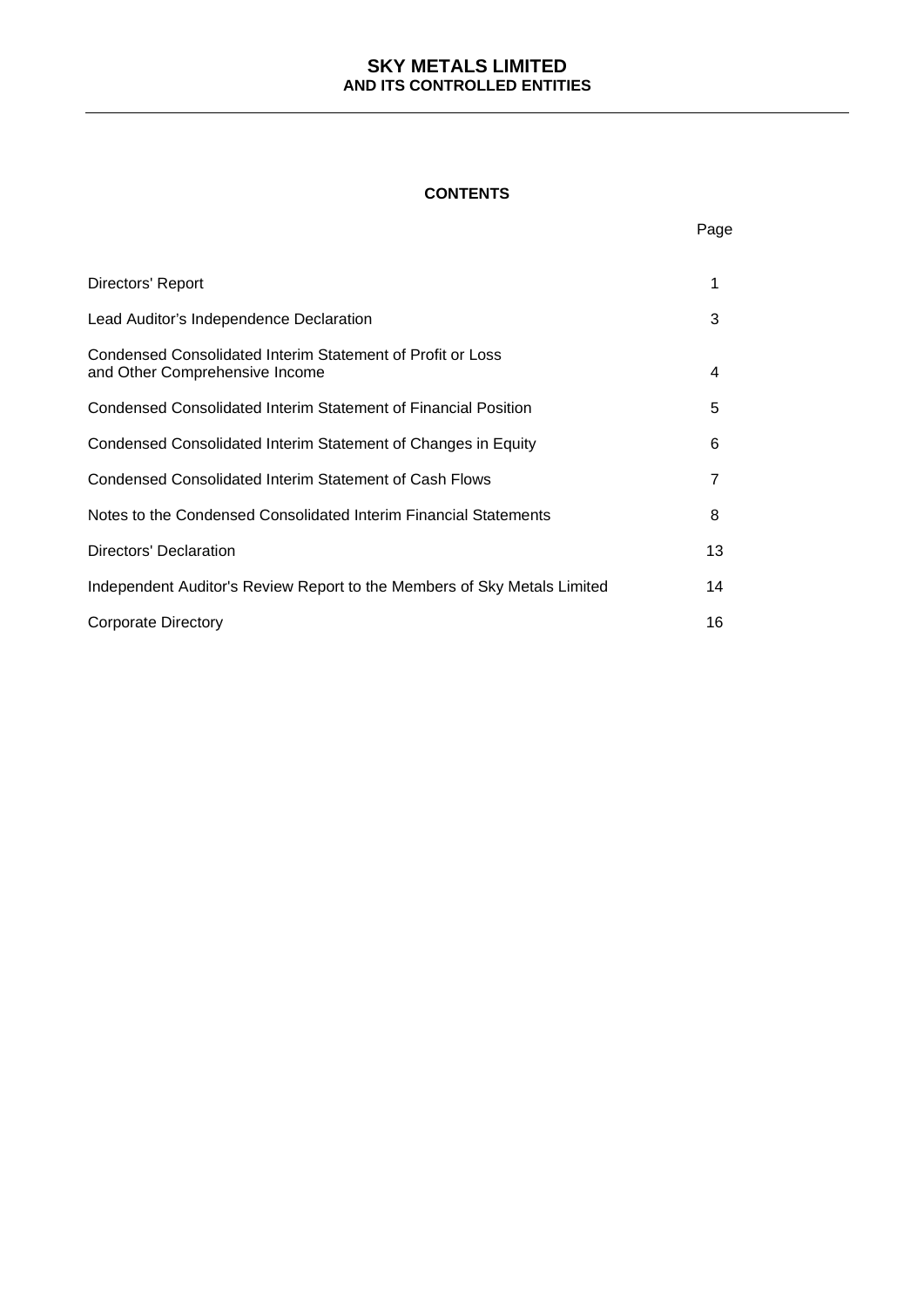### **DIRECTORS' REPORT**

The Directors of Sky Metals Limited (the 'Company' or 'Sky') present their report together with the condensed consolidated interim financial report and the auditor's review report thereon for the half-year ended 31 December 2020.

## **Directors**

The names and particulars of the Directors of the Company at any time during or since the end of the half-year are:

#### **Norman Alfred Seckold, Executive Chairman**

#### Director since 4 December 2001

Norman Seckold graduated with a Bachelor of Economics degree from the University of Sydney in 1970. He has spent more than 40 years in the full time management of natural resource companies, both in Australia and overseas, including the role of Chairman for a number of publicly listed companies.

Mr Seckold is currently Chairman of Alpha HPA Limited, a minerals exploration and development company operating in Australia and Indonesia, Santana Minerals Limited, a precious metals exploration company, and Deputy Chairman and Executive Director of Nickel Mines Limited a nickel mining and development company operating in Indonesia.

### **Rimas Kairaitis**

Director since 20 June 2019

Mr Kairaitis is a geologist and mining industry executive with over 25 years' experience in minerals exploration, resource development and mining company management in gold, base metals and industrial minerals. Mr Kairaitis was the founding Managing Director and CEO of Aurelia Metals Limited (ASX: AMI), which he steered from a junior exploration company to a profitable NSW based gold and base metals producer.

Mr Kairaitis is the Managing Director of Alpha HPA Limited (ASX: A4N), a process technology company.

# **Richard Grant Manners Hill**

Director since 20 June 2019

Mr Hill is a qualified geologist and solicitor with over 25 years' experience in the resources sector. He has performed roles as commercial manager and geologist for several mid-cap Australian mining companies and as Director and Chairman for a series of successful ASX-listed companies including a founding Director for Aurelia Metals Limited (ASX:AMI) and Chairman of Genesis Minerals Ltd. He is currently the Chairman of New World Resources Limited (ASX: NWC), and Chairman of Accelerate Resources Limited (ASX:AX8). In addition to his corporate, commercial and fund raising roles, Mr Hill has practical geological experience as a mine based and exploration geologist in a range of commodities worldwide.

#### **Company Secretary**

#### **Richard Willson**

Company Secretary since 31 July 2019

Richard is an experienced, Non-Executive Director, Company Secretary and CFO with more than 20 years' experience predominantly within the resources, technology and agricultural sectors for both publicly listed and private companies.

Richard has a Bachelor of Accounting from the University of South Australia, is a Fellow of CPA Australia, and a Fellow of the Australian Institute of Company Directors. He is a Non-Executive Director of Titomic Limited (ASX:TTT), AusTin Mining Limited (ASX:ANW), Thomson Resources Limited (ASX:TMZ), 1414 Degrees Limited (ASX:14D), Variety SA, and the not-for-profit Unity Housing Company; and Company Secretary of a number of ASX Listed Companies.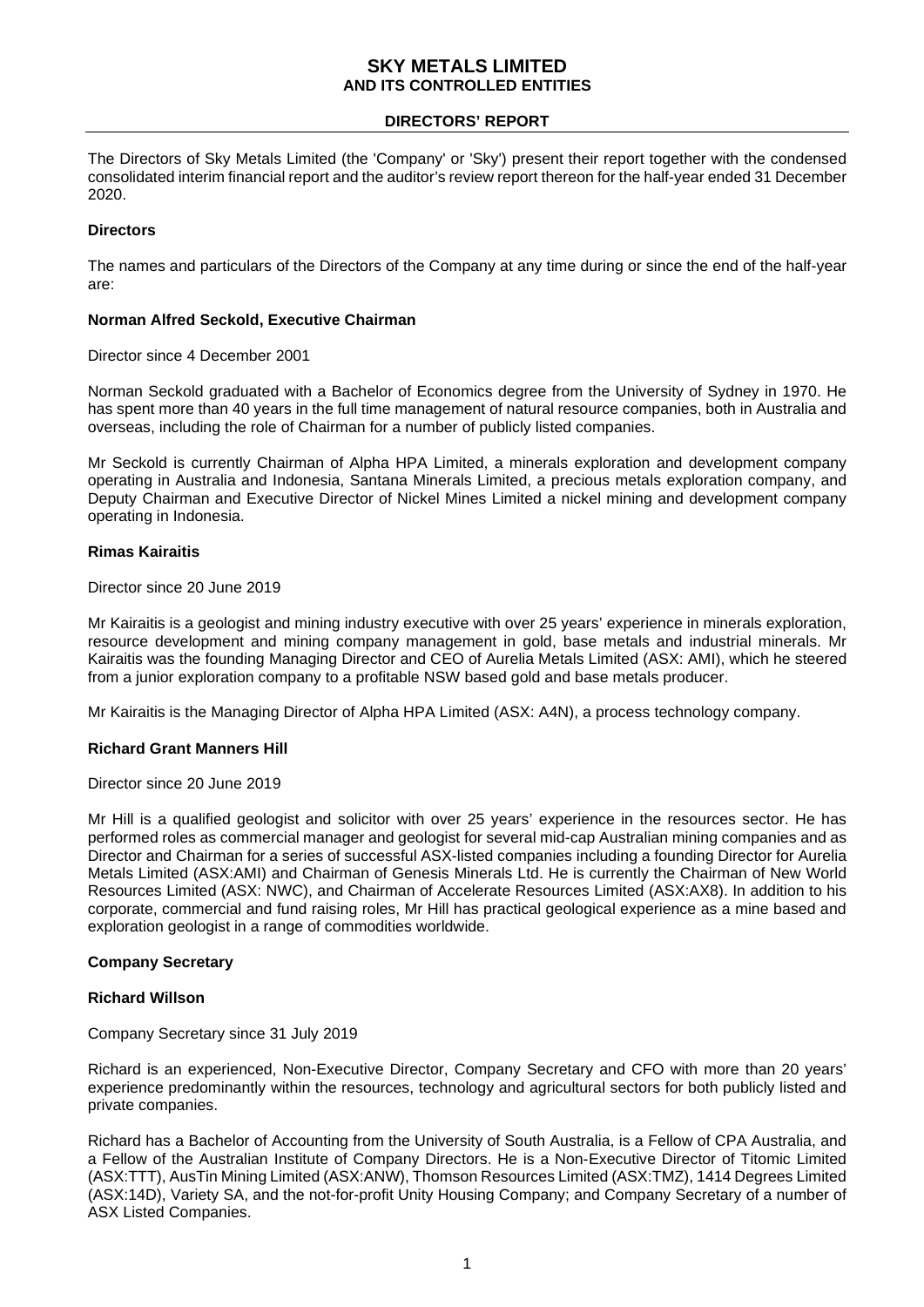# **DIRECTORS' REPORT**

#### **OPERATING AND FINANCIAL REVIEW**

The activities of Sky Metals Limited and its controlled entities (the 'Group') during the half-year ended 31 December 2020 include the following:

- Drilling programs at the Hume and Hamilton Targets at the Cullarin Project.
- Notified Heron Resources Limited that SKY had met the Farm In Expenditure of the Farm-In and Joint Venture Agreement at the Cullarin and Kangiara Projects to earn an 80% equity interest in the Tenements.
- Entered into an Option to Purchase Agreement for the Galwadgere Copper-Gold Project, NSW from Alkane Resources Limited, and commenced drill testing at the Galwadgere Project. The Group elected to exercise the right to purchase a 100% interest in the Galwadgere Project.
- Drilling program at the Caledonian Project.
- Planning for drill testing at the Iron Duke Project.

#### **Corporate Activities**

- On 27 October 2020, the Company issued 3.25 million performance rights to employees and contractors. The Performance Rights convert to ordinary fully paid shares in SKY at no cost when the following performance criteria are met,
	- o SKY's share price achieving 200% of the 30 day VWAP prior to issue, being 35 cents per share before 27 October 2022, and
	- o SKY's Board of Directors being satisfied that SKY's Environmental, Social, and Corporate Governance 'ESG' performance is satisfactory, and
	- o The holder remains in SKY employ or under SKY contract at the time of achieving the above performance criteria.
- On 30 November 2020, the Company advised Alkane Resources Ltd that it intends to exercise the Galwadgere option to acquire 100% of the project. SKY will issue Alkane Resources Ltd the consideration of 6 million ordinary shares upon completion.

#### **Financial Position and Performance**

- The Group recognised a loss for the half year period ended 31 December 2020 of \$1,013,082 (31 December 2019: Loss \$909,827). The net assets of the Group at 31 December 2020 were \$17,311,074 (30 June 2020: \$16,657,345) including cash of \$3,115,944 (30 June 2020: \$8,307,265).
- During the period the Group used a total of \$2,585,756 of cash in exploration and evaluation activities.

#### **Subsequent Events**

No matters or circumstances have arisen since the end of the half-year, which significantly affected or may significantly affect the operations of the Group, the results of those operations, or the state of affairs of the Group in future financial years.

Signed at Orange this 15th day of March 2021 in accordance with a resolution of the Board of Directors:

Expect

**Norman A. Seckold Chairman**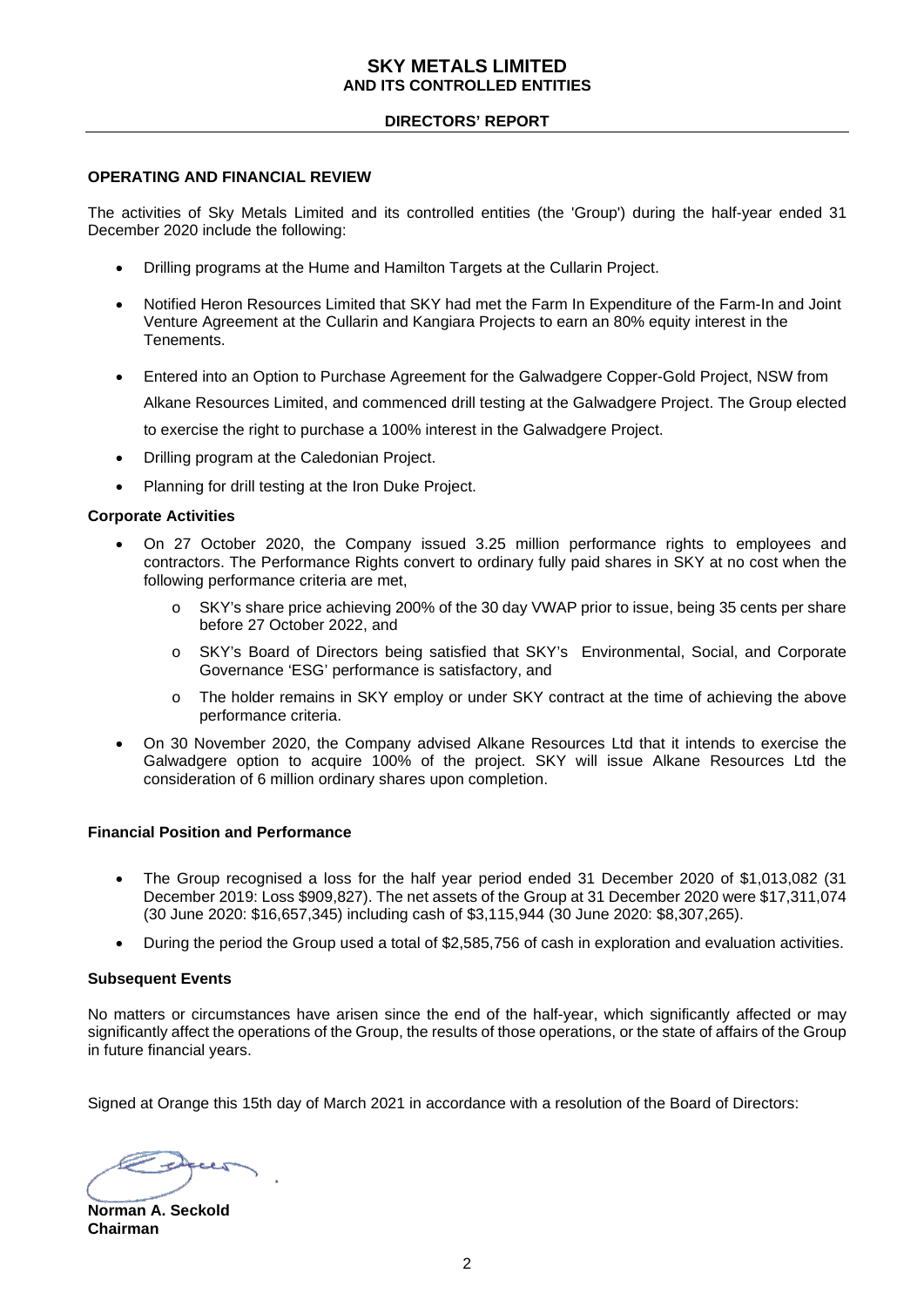

# Lead Auditor's Independence Declaration under Section 307C of the Corporations Act 2001

# To the Directors of Sky Metals Limited

I declare that, to the best of my knowledge and belief, in relation to the review of Sky Metals Limited for the half-year ended 31 December 2020 there have been:

- i. no contraventions of the auditor independence requirements as set out in the Corporations Act 2001 in relation to the review; and
- ii. no contraventions of any applicable code of professional conduct in relation to the review.

KPMG **Adam Twemlow** Partner

Gold Coast 15 March 2021

©2021 KPMG, an Australian partnership and a member firm of the KPMG global organisation of independent member firms affiliated with KPMG International Limited, a private English company limited by guarantee. All rights reserved. The KPMG name and logo are trademarks used under license by the independent member firms of the KPMG global organisation. Liability limited by a scheme approved under Professional Standards Legislation.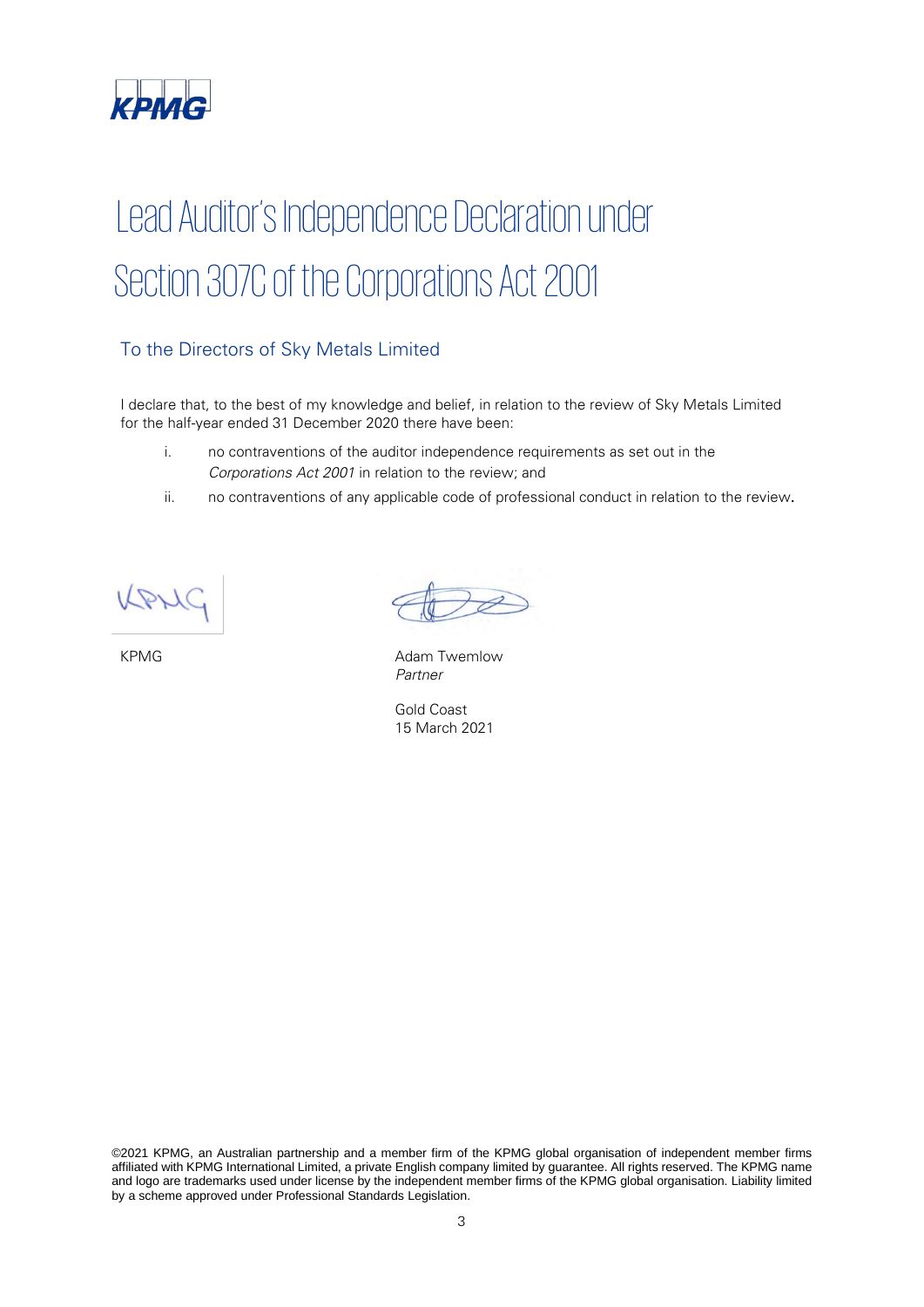#### **CONDENSED CONSOLIDATED INTERIM STATEMENT OF PROFIT OR LOSS AND OTHER COMPREHENSIVE INCOME FOR THE HALF-YEAR ENDED 31 DECEMBER 2020**

|                                                                                                | <b>Notes</b> | 31 December<br>2020<br>\$ | 31 December<br>2019<br>\$ |
|------------------------------------------------------------------------------------------------|--------------|---------------------------|---------------------------|
| <b>Revenue</b>                                                                                 |              |                           |                           |
| Other income                                                                                   |              | 54,800                    | 4,000                     |
| <b>Expenses</b>                                                                                |              |                           |                           |
| Consultants' and administration expenses                                                       |              | (239, 217)                | (291, 106)                |
| Depreciation and amortisation expense                                                          |              | (48, 878)                 | (42,072)                  |
| Employee and director expenses                                                                 |              | (712, 227)                | (452, 056)                |
| Other expenses                                                                                 |              | (84, 375)                 | (126, 684)                |
| Operating loss before finance income                                                           |              | (1,029,897)               | (907, 918)                |
| Finance income                                                                                 |              | 18,392                    | 1,421                     |
| Finance expense                                                                                |              | (1, 577)                  | (3, 330)                  |
| Net finance income / (expense)                                                                 |              | 16,815                    | (1,909)                   |
| Loss before tax<br>Income tax expense                                                          |              | (1,013,082)               | (909, 827)                |
| Total comprehensive loss for the period                                                        |              | (1,013,082)               | (909, 827)                |
| Total comprehensive loss attributable to:<br>Owners of the Company<br>Non-controlling interest |              | (1,013,082)               | (909, 827)                |
| Total comprehensive loss for the period                                                        |              | (1,013,082)               | (909, 827)                |
| Earnings per share<br>Basic and diluted loss per share (cents)                                 |              | (0.33)                    | (0.36)                    |

The above Condensed Consolidated Interim Statement of Profit or Loss and Other Comprehensive Income should be read in conjunction with the accompanying notes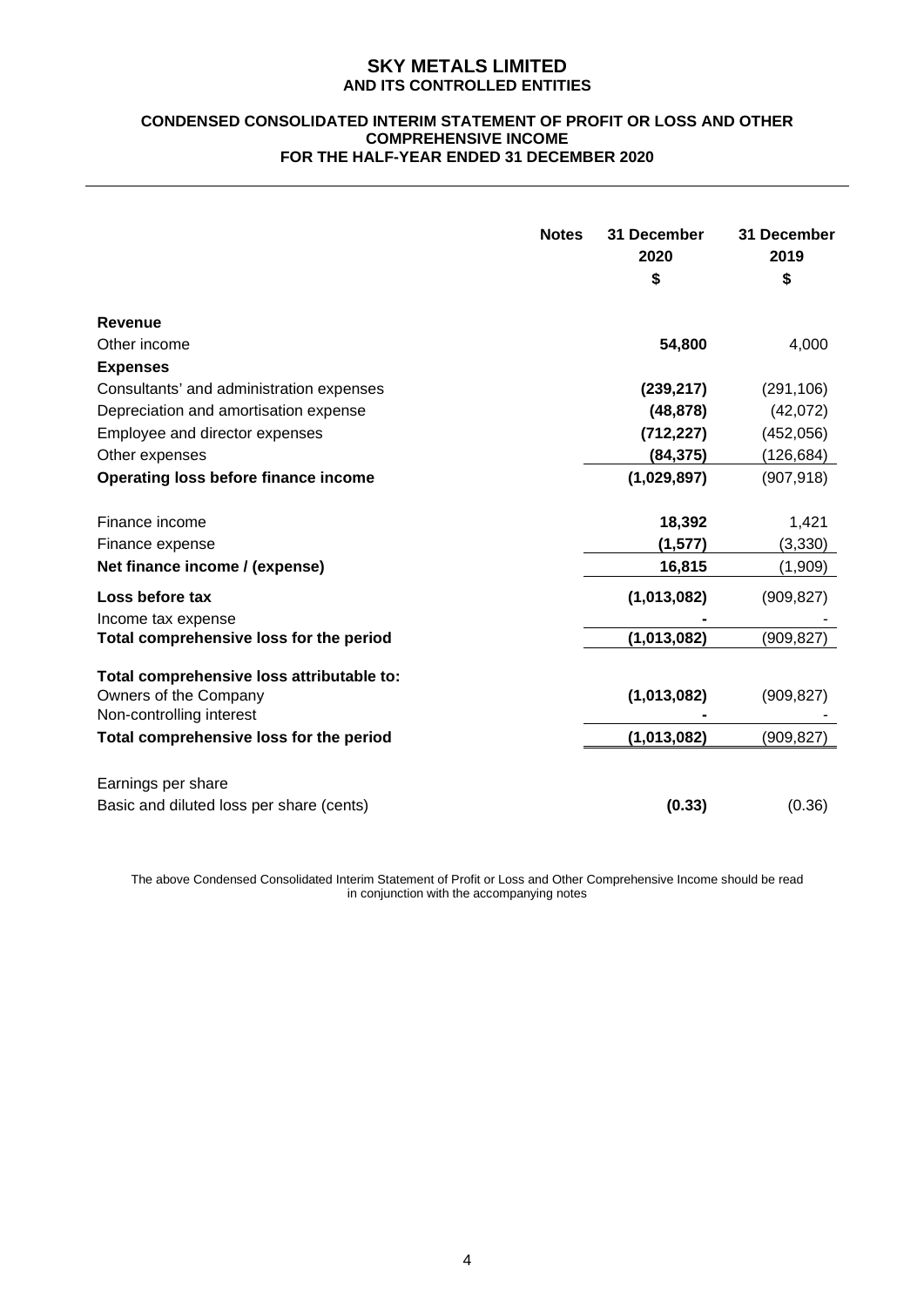# **CONDENSED CONSOLIDATED INTERIM STATEMENT OF FINANCIAL POSITION AS AT 31 DECEMBER 2020**

| <b>Current assets</b>                                      | <b>Notes</b>   | 31 December<br>2020<br>\$ | 30 June<br>2020<br>\$ |
|------------------------------------------------------------|----------------|---------------------------|-----------------------|
| Cash and cash equivalents                                  |                | 3,115,944                 | 8,307,265             |
| Trade and other receivables                                |                | 33,344                    | 36,193                |
| Other current assets                                       |                | 4,055,325                 | 2,000,000             |
| <b>Total current assets</b>                                |                | 7,204,613                 | 10,343,458            |
|                                                            |                |                           |                       |
| <b>Non-current assets</b>                                  |                |                           |                       |
| Investments                                                |                | 231                       | 231                   |
| Exploration and evaluation expenditure                     | 5              | 10,122,632                | 6,407,940             |
| Property, plant and equipment                              | 4              | 205,345                   | 194,911               |
| Other non-current assets                                   |                | 57,500                    | 67,500                |
| <b>Total non-current assets</b>                            |                | 10,385,708                | 6,670,582             |
| <b>Total assets</b>                                        |                | 17,590,321                | 17,014,040            |
| <b>Current liabilities</b>                                 |                |                           |                       |
| Trade and other payables                                   |                | 238,763                   | 302,540               |
| Lease liability                                            |                | 22,208                    | 42,631                |
| Employee benefits payable                                  |                | 18,276                    | 11,524                |
| <b>Total current liabilities</b>                           |                | 279,247                   | 356,695               |
| <b>Total liabilities</b>                                   |                | 279,247                   | 356,695               |
| <b>Net assets</b>                                          |                | 17,311,074                | 16,657,345            |
| <b>Equity</b>                                              |                |                           |                       |
| Issued capital                                             | 6              | 68,793,175                | 67,653,175            |
| Fair value reserve                                         | 7              | 230                       | 230                   |
| Option premium reserves                                    | $\overline{7}$ | 1,593,745                 | 1,066,934             |
| <b>Accumulated losses</b>                                  |                | (53,094,296)              | (52,081,214)          |
| Total equity attributable to equity holders of the Company |                | 17,292,854                | 16,639,125            |
| Non-controlling interest                                   |                | 18,220                    | 18,220                |
| <b>Total equity</b>                                        |                | 17,311,074                | 16,657,345            |

The above Condensed Consolidated Interim Statement of Financial Position should be read in conjunction with the accompanying notes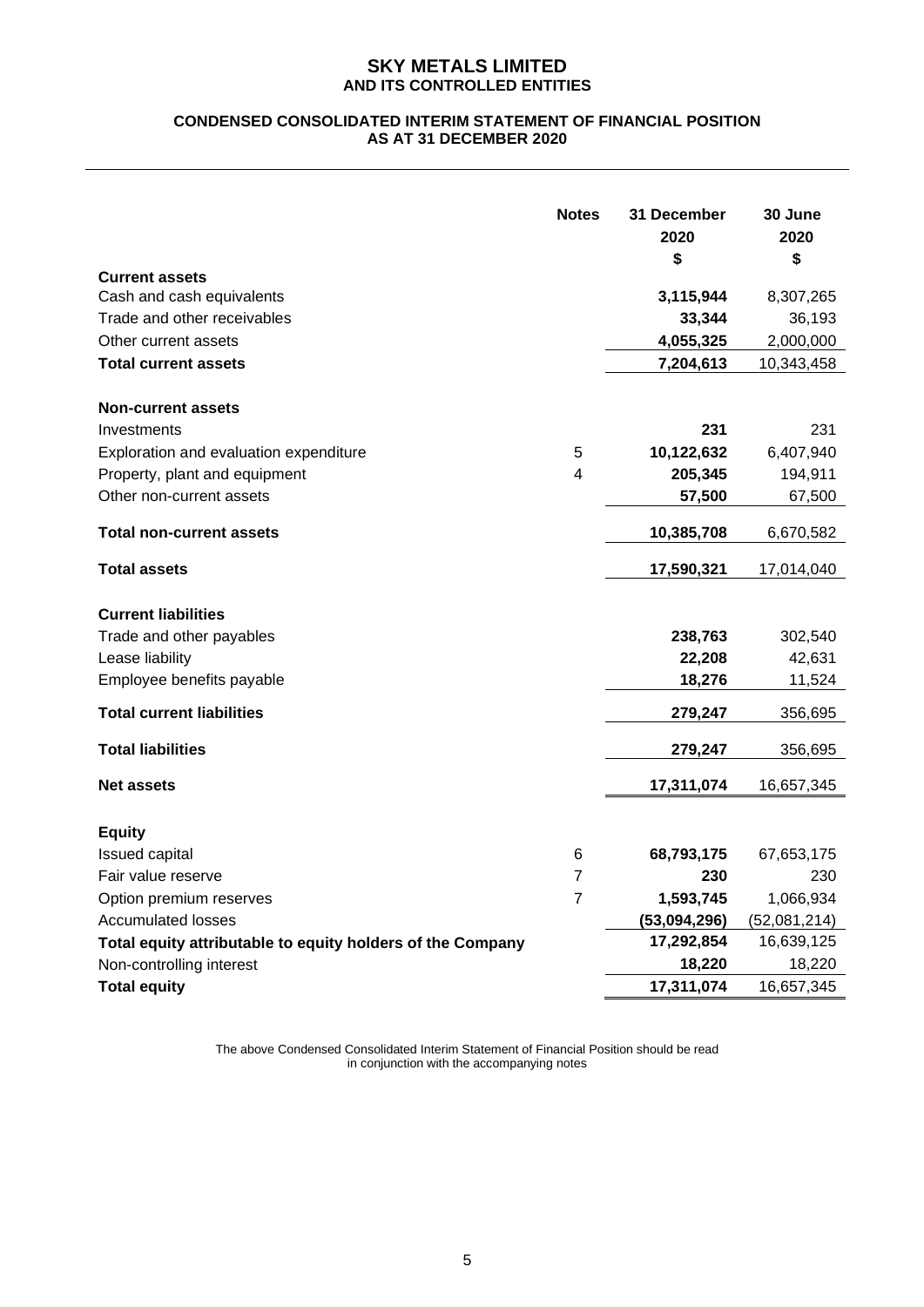#### **CONDENSED CONSOLIDATED INTERIM STATEMENT OF CHANGES IN EQUITY FOR THE HALF-YEAR ENDED 31 DECEMBER 2020**

|                                                                | <b>Issued</b><br>capital | <b>Fair value</b><br>& option<br>reserve | <b>Accumulated</b><br><b>losses</b> | <b>Total</b> | Non-<br>controlling<br>interest | <b>Total</b><br>equity |
|----------------------------------------------------------------|--------------------------|------------------------------------------|-------------------------------------|--------------|---------------------------------|------------------------|
|                                                                | \$                       | \$                                       | \$                                  | \$           | \$                              | \$                     |
| Balance at 1 July 2019                                         | 57,197,956               | 550,326                                  | (50, 413, 687)                      | 7,334,595    |                                 | 7,334,595              |
| <b>Total comprehensive income</b><br>for the period            |                          |                                          |                                     |              |                                 |                        |
| Loss for the period                                            |                          |                                          | (909, 827)                          | (909, 827)   |                                 | (909, 827)             |
| Total comprehensive loss for the<br>period                     |                          |                                          | (909, 827)                          | (909, 827)   |                                 | (909, 827)             |
| <b>Transactions with owners</b><br>recorded directly in equity |                          |                                          |                                     |              |                                 |                        |
| Ordinary shares issued<br>Share options - share based          | 250,640                  |                                          |                                     | 250,640      |                                 | 250,640                |
| payments                                                       |                          | 329,364                                  |                                     | 329,364      |                                 | 329,364                |
| <b>Balance at 31 December 2019</b>                             | 57,448,596               | 879,690                                  | (51, 323, 514)                      | 7,004,772    |                                 | 7,004,772              |
| Balance at 1 July 2020                                         | 67,653,175               | 1,067,164                                | (52,081,214)                        | 16,639,125   | 18,220                          | 16,657,345             |
| <b>Total comprehensive income</b><br>for the period            |                          |                                          |                                     |              |                                 |                        |
| Loss for the period                                            |                          |                                          | (1,013,082)                         | (1,013,082)  |                                 | (1,013,082)            |
| Total comprehensive loss for the<br>period                     |                          |                                          | (1,013,082)                         | (1,013,082)  |                                 | (1,013,082)            |
| <b>Transactions with owners</b><br>recorded directly in equity |                          |                                          |                                     |              |                                 |                        |
| Share options - share based<br>payments                        | 1,140,000                | 526,811                                  |                                     | 1,666,811    |                                 | 1,666,811              |
| <b>Balance at 31 December 2020</b>                             | 68,793,175               | 1,593,975                                | (53,094,296)                        | 17,292,854   | 18,220                          | 17,311,074             |

The above Condensed Consolidated Interim Statement of Changes in Equity should be read in conjunction with the accompanying notes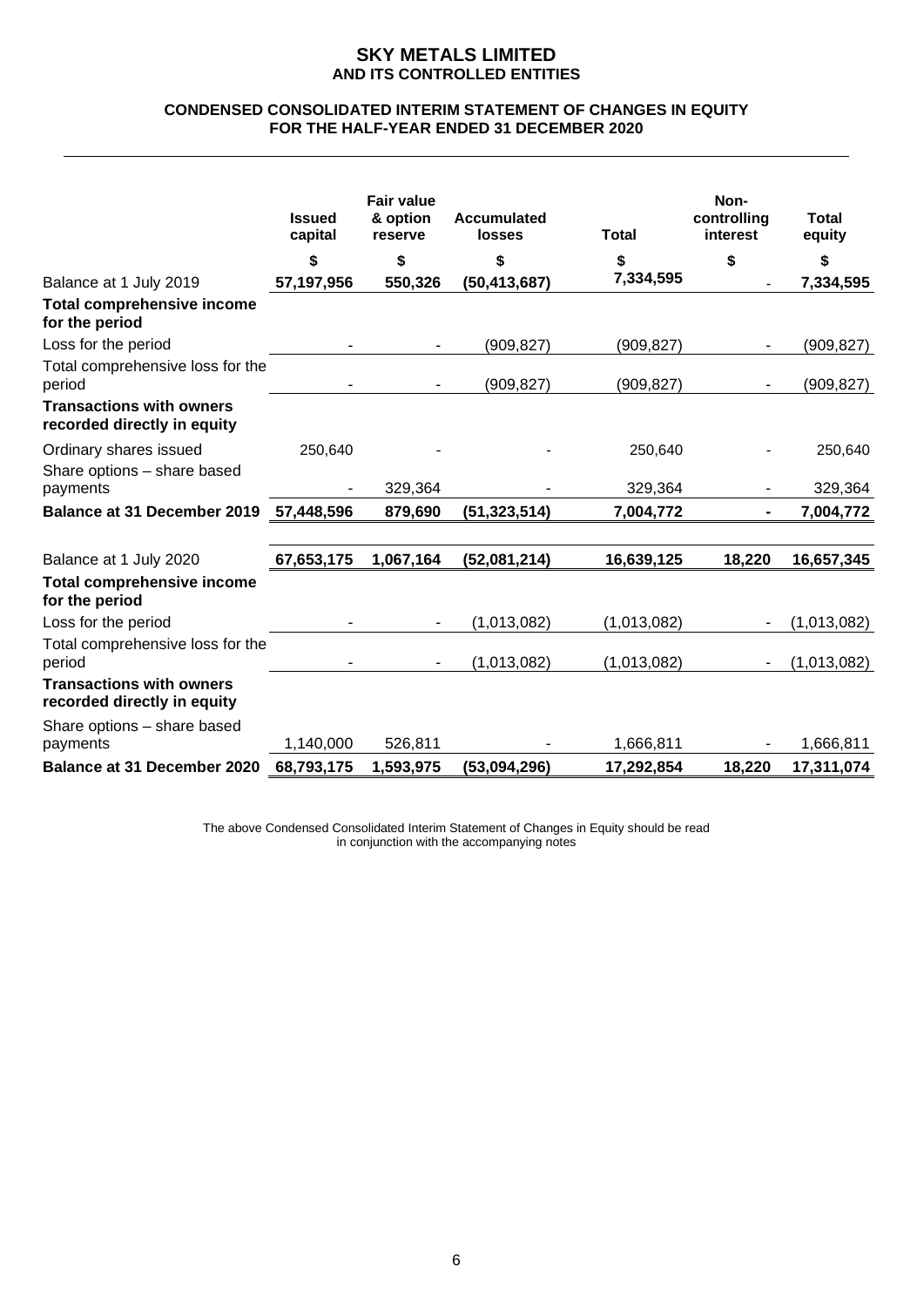### **CONDENSED CONSOLIDATED INTERIM STATEMENT OF CASH FLOWS FOR THE HALF-YEAR ENDED 31 DECEMBER 2020**

|                                                                    | 31 December<br>2020<br>\$ | 31 December<br>2019<br>\$ |
|--------------------------------------------------------------------|---------------------------|---------------------------|
| Cash flows from operating activities                               |                           |                           |
| Cash receipts in the course of operations                          | 4,800                     |                           |
| Government assistance received                                     | 50,000                    |                           |
| Cash payments in the course of operations                          | (550,542)                 | (857,909)                 |
| Cash used in operations                                            | (495,742)                 | (857,909)                 |
| Interest received                                                  | 18,392                    | 1,421                     |
| Interest paid                                                      | (1,577)                   | (3,330)                   |
| Net cash provided by / (used in) operating activities              | (478,927)                 | (859,818)                 |
| Cash flows from investing activities                               |                           |                           |
| Payments for exploration and evaluation expenditure                | (2,585,756)               | (1,253,140)               |
| Payments for plant and equipment                                   | (59, 313)                 | (188, 450)                |
| Payments for investments in term / security deposits               | (2,045,325)               | (20,000)                  |
| Net cash used in investing activities                              | (4,690,394)               | (1,461,590)               |
| <b>Cash flows from financing activities</b>                        |                           |                           |
| Lease Payments                                                     | (22,000)                  | (20, 247)                 |
| Net cash used in financing activities                              | (22,000)                  | (20, 247)                 |
| Net decrease in cash and cash equivalents                          | (5, 191, 321)             | (2,341,655)               |
| Cash and cash equivalents at the beginning of the financial period | 8,307,265                 | 4,526,272                 |
| Cash and cash equivalents at the end of the financial period       | 3,115,944                 | 2,184,617                 |

The above Condensed Consolidated Interim Statement of Cash Flows should be read in conjunction with the accompanying notes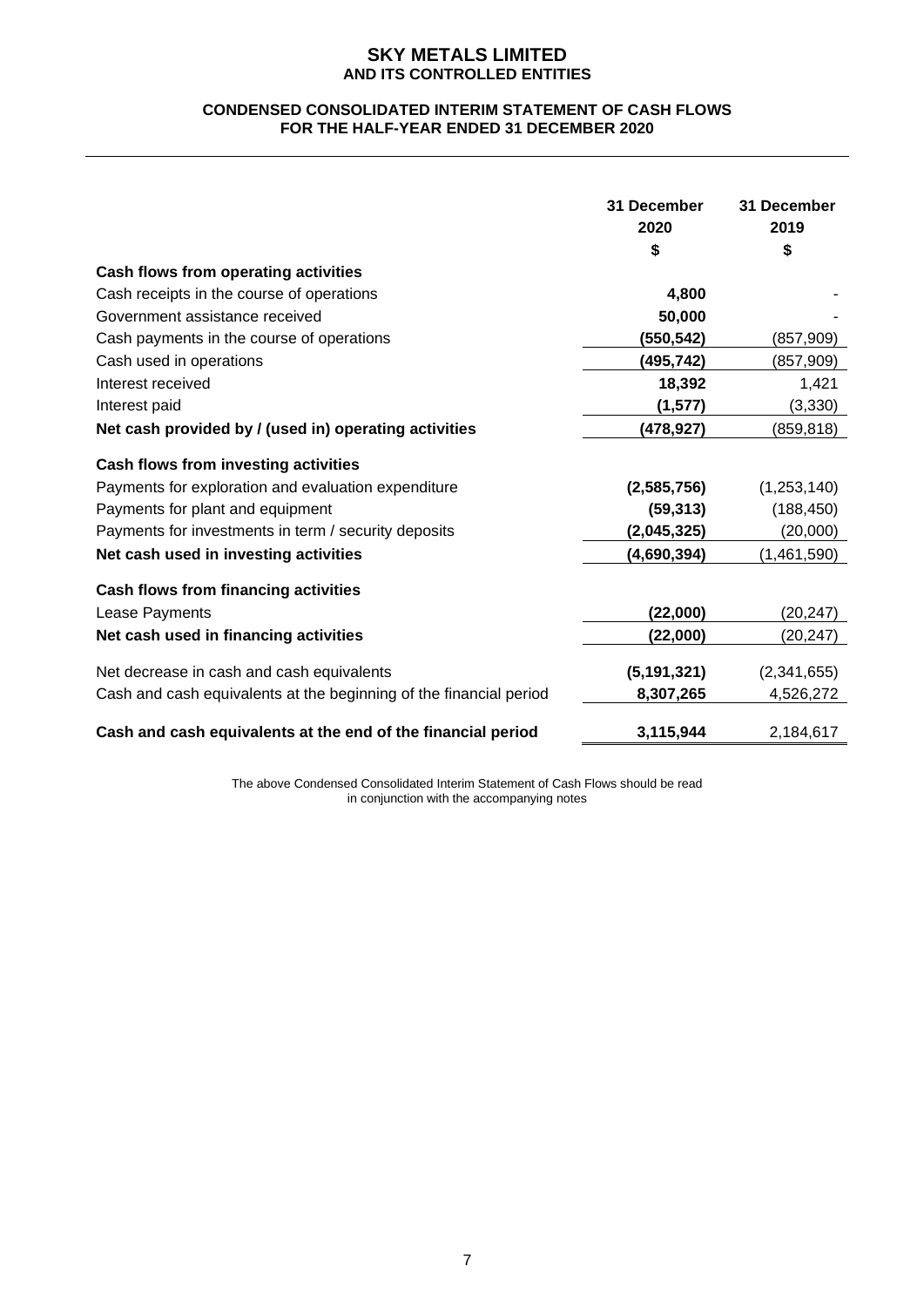#### **NOTES TO THE CONDENSED CONSOLIDATED INTERIM FINANCIAL STATEMENTS FOR THE HALF-YEAR ENDED 31 DECEMBER 2020**

#### **NOTE 1 - REPORTING ENTITY**

Sky Metals Limited ("Sky" or the 'Company') is a company domiciled in Australia. The condensed consolidated interim financial statements of the Company as at and for the half-year ended 31 December 2020 comprise the Company and its subsidiaries (together referred to as the 'Group'). The Group is a for-profit entity, primarily engaged in identifying and evaluating mineral resources opportunities in New South Wales.

The consolidated financial statements of the Group as at and for the six months ended 30 June 2020 are available upon request from the Company's registered office at 207 Byng Street, Orange, NSW, 2800 or at www.skymetals.com.au

# **NOTE 2 - BASIS OF PREPARATION**

#### **(a) Statement of compliance**

The condensed consolidated interim financial statements are general purpose financial statements prepared in accordance with the requirements of the *Corporations Act 2001* and Accounting Standard AASB 134 *Interim Financial Reporting*.

The condensed consolidated interim financial statements do not include full disclosures of the type normally included in an annual financial report. Accordingly, this report is to be read in conjunction with the annual report as at and for the six months ended 30 June 2020 and any public announcements made by the Company during the interim reporting period in accordance with the continuous disclosure requirements of the *Corporations Act 2001* and the ASX Listing Rules.

These condensed consolidated interim financial statements were approved by the Board of Directors on 15 March 2021.

#### **(b) Going concern**

The condensed consolidated interim financial statements have been prepared on a going concern basis which contemplates the realisation of assets and settlement of liabilities in the ordinary course of business.

The Group recorded a loss after tax of \$1,013,082 (2019: \$909,827) for the six months ended 31 December 2020. At 31 December 2020 the Group had cash and cash equivalents of \$3,115,944 (30 June 2020: \$8,307,265) and net assets of \$17,311,074 (2020: \$16,657,345).

The Directors have prepared cash flow forecasts that support the ability of the Group to continue as a going concern for the period of at least 12 months from the date of the directors declaration. The cash flow projections assume the Group continues exploration activities on all tenements and will increase its exploration expenditure if additional funding is secured. The Directors are satisfied that existing cash resources remain sufficient to fund planned exploration activities and in addition, the Group is able to reduce expenditure to the level of funding available if necessary.

#### **(c) Use of estimates and judgements**

The preparation of the condensed consolidated interim financial statements requires management to make judgements, estimates and assumptions that affect the application of accounting policies and the reported amounts of assets, liabilities, income and expenses. Actual results may differ from these estimates.

Estimates and underlying assumptions are reviewed on an ongoing basis. Revisions to accounting estimates are recognised in the period in which the estimate is revised and in any future periods affected.

In particular, information about significant areas of estimation uncertainty and critical judgements in applying accounting policies that have the most significant effect on the amount recognised in the consolidated financial statements are described in:

- Note 2(b) Going concern
- Note 5 Exploration and evaluation expenditure
- Note 7 Share based payments (Performance Rights)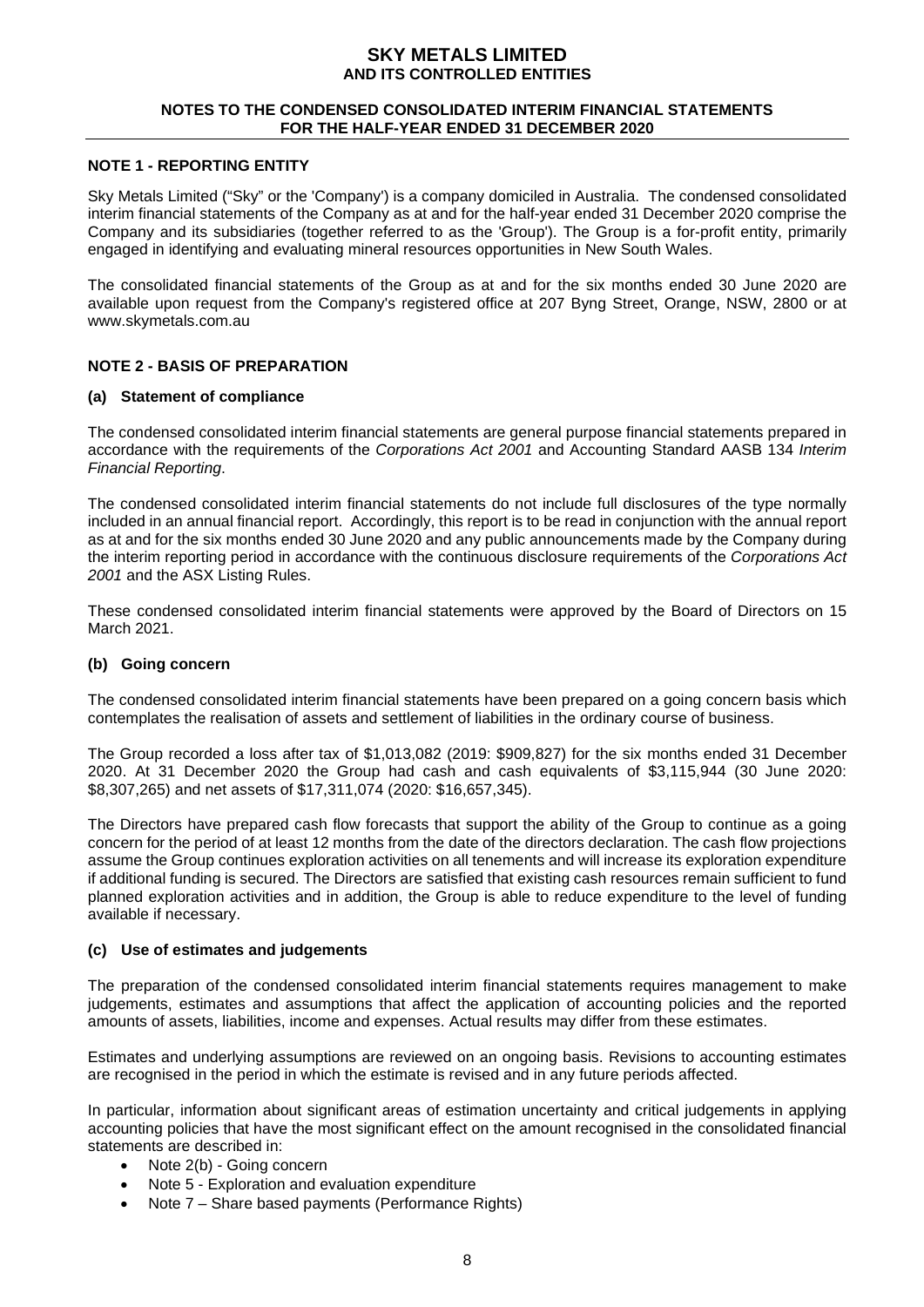### **NOTES TO THE CONDENSED CONSOLIDATED INTERIM FINANCIAL STATEMENTS FOR THE HALF-YEAR ENDED 31 DECEMBER 2020**

# **NOTE 3 - SIGNIFICANT ACCOUNTING POLICIES**

The accounting policies applied in these interim financial statements are the same as those applied in the Group's consolidated financial statements as at and for the half year-end 30 June 2020.

# **NOTE 4 – PROPERTY, PLANT AND EQUIPMENT**

|                                        | 31 December<br>2020<br>\$ | 30 June<br>2020<br>\$ |
|----------------------------------------|---------------------------|-----------------------|
| Motor vehicles                         | 139,794                   | 116,172               |
| Office equipment                       | 32,196                    | 31,184                |
| Plant and equipment                    | 19,952                    | 10,695                |
| Right of use asset                     | 13,403                    | 36,860                |
| Net book value                         | 205,345                   | 194,911               |
| <b>Motor Vehicles</b>                  |                           |                       |
| Carrying amount at beginning of period | 116,172                   | 132,664               |
| Additions                              | 41,563                    | 6,565                 |
| Depreciation                           | (17, 941)                 | (23,057)              |
| Net book value                         | 139,794                   | 116,172               |
| <b>Office Equipment</b>                |                           |                       |
| Carrying amount at beginning of period | 31,184                    | 32,555                |
| Additions                              | 6,695                     | 6,861                 |
| Depreciation                           | (5,683)                   | (8, 232)              |
| Net book value                         | 32,196                    | 31,184                |
| <b>Plant &amp; Equipment</b>           |                           |                       |
| Carrying amount at beginning of period | 10,695                    | 11,310                |
| Additions                              | 11,055                    | 1,493                 |
| Depreciation                           | (1,798)                   | (2, 108)              |
| Net book value                         | 19,952                    | 10,695                |
| <b>Right of use asset</b>              |                           |                       |
| Carrying amount at beginning of period | 36,860                    | 60,316                |
| Additions                              |                           |                       |
| Depreciation                           | (23, 457)                 | (23, 456)             |
| Net book value                         | 13,403                    | 36,860                |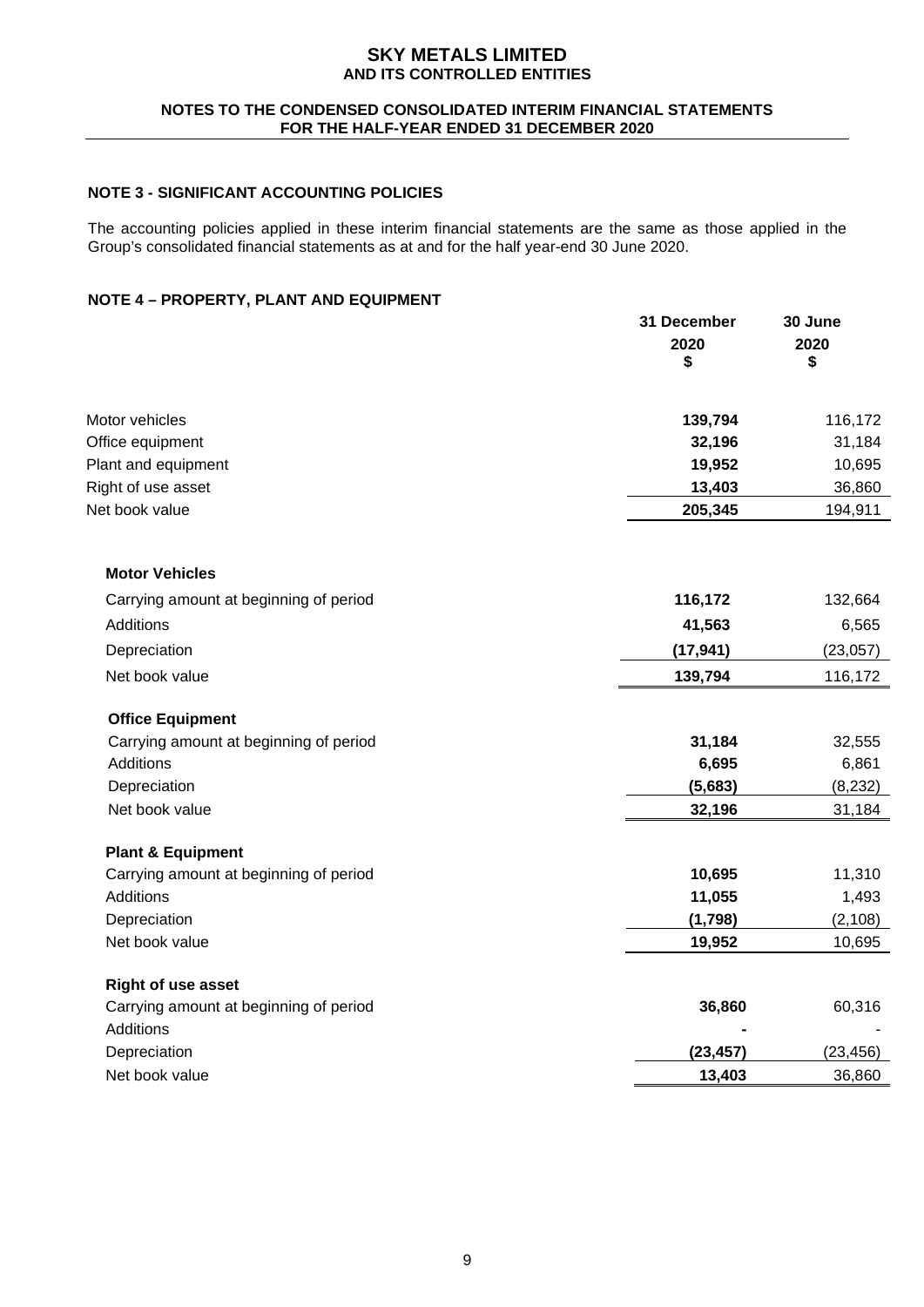### **NOTES TO THE CONDENSED CONSOLIDATED INTERIM FINANCIAL STATEMENTS FOR THE HALF-YEAR ENDED 31 DECEMBER 2020**

# **NOTE 5 - EXPLORATION AND EVALUATION EXPENDITURE**

|                                        | 31 December<br>2020<br>\$ | 30 June<br>2020<br>\$ |
|----------------------------------------|---------------------------|-----------------------|
| EL 6699 Tallebung                      | 1,943,531                 | 1,885,736             |
| EL 6258 Doradilla                      | 2,563,640                 | 2,553,998             |
| EL 7954 Cullarin                       | 3,663,185                 | 1,765,150             |
| EL 8400 & EL 8573 Kangiara             | 160,377                   | 148,865               |
| EL8915 Mylora                          |                           | 10,708                |
| EL 8920 Caledonian                     | 116,646                   | 20,773                |
| EL 6064 Iron Duke                      | 38,223                    | 22,710                |
| EL6320 Galwadgere                      | 1,637,030                 |                       |
| Net book value                         | 10,122,632                | 6,407,940             |
| EL 6258 Doradilla                      |                           |                       |
| Carrying amount at beginning of period | 1,885,736                 | 1,854,799             |
| Additions                              | 57,795                    | 30,937                |
| Net book value                         | 1,943,531                 | 1,885,736             |
| EL 6699 Tallebung                      |                           |                       |
| Carrying amount at beginning of period | 2,553,998                 | 2,439,754             |
| Additions                              | 9,642                     | 114,244               |
| Net book value                         | 2,563,640                 | 2,553,998             |
| EL 7954 Cullarin                       |                           |                       |
| Carrying amount at beginning of period | 1,765,150                 | 478,604               |
| Additions                              | 1,898,035                 | 1,286,546             |
| Net book value                         | 3,663,185                 | 1,765,150             |
| EL 8400 & EL 8573 Kangiara 1 & 2       |                           |                       |
| Carrying amount at beginning of period | 148,865                   | 134,716               |
| <b>Additions</b>                       | 11,512                    | 14,149                |
| Net book value                         | 160,377                   | 148,865               |
| EL 8915 Mylora                         |                           |                       |
| Carrying amount at beginning of period | 10,708                    |                       |
| Impairment                             | (10, 708)                 | 10,708                |
| Net book value                         |                           | 10,708                |
| EL 8920 Caledonian                     |                           |                       |
| Carrying amount at beginning of period | 20,773                    |                       |
| Additions                              | 95,873                    | 20,773                |
| Net book value                         | 116,646                   | 20,773                |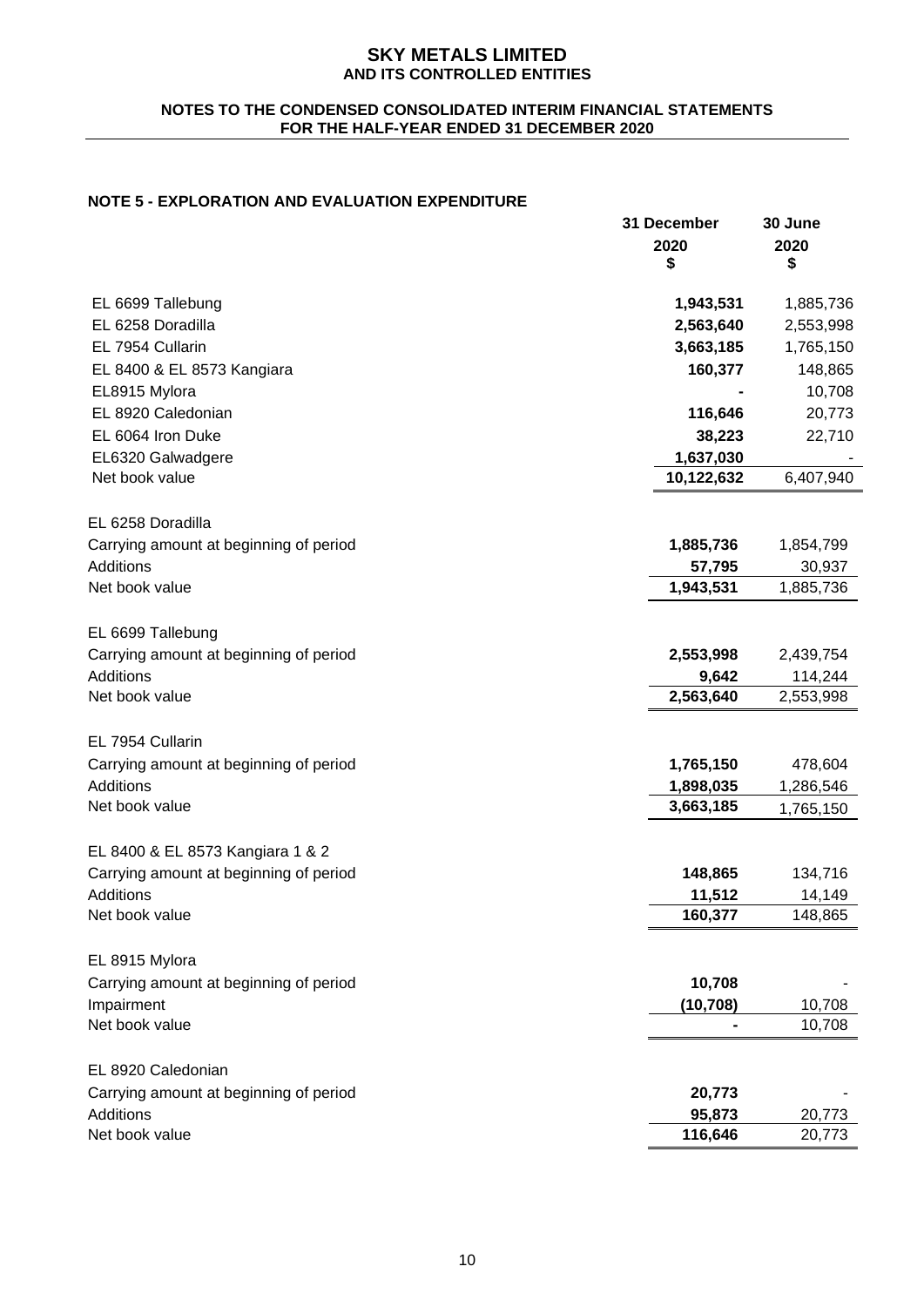### **NOTES TO THE CONDENSED CONSOLIDATED INTERIM FINANCIAL STATEMENTS FOR THE HALF-YEAR ENDED 31 DECEMBER 2020**

### **NOTE 5 - EXPLORATION AND EVALUATION EXPENDITURE (CONT'D)**

|                                        | 31 December<br>2020 | 30 June<br>2020 |
|----------------------------------------|---------------------|-----------------|
|                                        | \$                  | \$              |
| EL 6064 Iron Duke                      |                     |                 |
| Carrying amount at beginning of period | 22,710              |                 |
| Additions                              | 15,513              | 22,710          |
| Net book value                         | 38,223              | 22,710          |
| EL 6320 Galwadgere                     |                     |                 |
| Carrying amount at beginning of period |                     |                 |
| Additions                              | 1,637,030           |                 |
| Net book value                         | 1,637,030           |                 |

The ultimate recoupment of exploration and evaluation expenditure is dependent on the successful development and commercial exploitation, or alternatively sale of the respective areas of interest.

During the half-year ended 31 December 2020, the Group relinquished the Mylora tenement EL8915.

# **NOTE 6 - ISSUED CAPITAL**

|                                                                                                             | <b>6 Months to</b><br><b>31 December 2020</b> |                | <b>6 Months to</b><br>31 December 2019 |            |
|-------------------------------------------------------------------------------------------------------------|-----------------------------------------------|----------------|----------------------------------------|------------|
|                                                                                                             | <b>Number</b>                                 |                | <b>Number</b>                          |            |
| Ordinary shares, fully paid at start of<br>period                                                           | 304,901,115                                   | 67,653,175     | 250,495,645                            | 57,197,956 |
| Galwadgere acquisition (shares to be issued<br>on completion)<br>Shares issued as consideration for capital | 6,000,000                                     | 1,140,000      |                                        |            |
| raising services                                                                                            |                                               | $\blacksquare$ | 2,200,000                              | 88,000     |
| Shares issued to CEO as performance bonus                                                                   |                                               |                | 2,000,000                              | 162,640    |
| Balance at end of period                                                                                    | 310,901,115                                   | 68,793,175     | 254,695,645                            | 57,448,596 |

Fully paid ordinary shares carry one vote per share and carry the right to dividends.

On 30 November 2020, the Company advised Alkane Resources Ltd that it intends to exercise the Galwadgere option to acquire 100% of the project. SKY will issue Alkane Resources Ltd the consideration of 6 million ordinary shares upon completion of the transaction.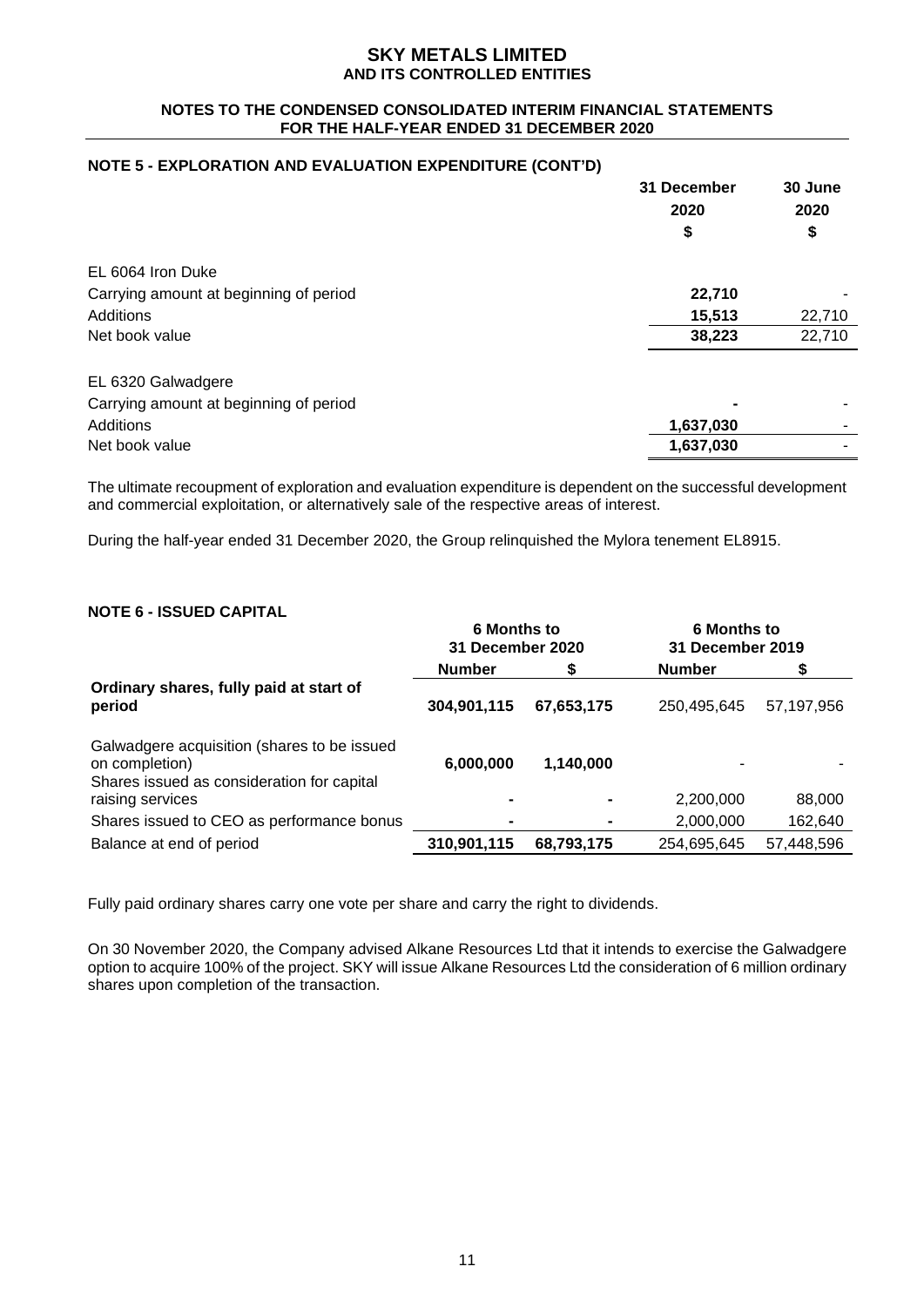#### **NOTES TO THE CONDENSED CONSOLIDATED INTERIM FINANCIAL STATEMENTS FOR THE HALF-YEAR ENDED 31 DECEMBER 2020**

# **NOTE 7 - RESERVES**

|                                                              | 31 December<br>2020 | 30 June<br>2020 |
|--------------------------------------------------------------|---------------------|-----------------|
|                                                              | \$                  | \$              |
| Fair value reserve                                           |                     |                 |
| Balance at start of period                                   | 230                 | 230             |
| Net change in fair value of financial assets                 |                     |                 |
| Balance at end of the period                                 | 230                 | 230             |
| <b>Option premium reserve</b>                                |                     |                 |
| Balance at start of period                                   | 1,066,934           | 879,460         |
| Share based payments – vested options and performance rights | 526,811             | 258,757         |
| <b>Exercise of options</b>                                   |                     | (71, 283)       |
| Balance at end of the period                                 | 1,593,745           | 1.066.934       |

On 27 October 2020, the Company issued 3.25 million performance rights to employees and contractors. The Performance Rights convert to ordinary fully paid shares in SKY at no cost when the following performance criteria are met;

- SKY's share price achieving 200% of the 30 day VWAP prior to issue, being 35 cents per share before 27 October 2022, and
- SKY's Board of Directors being satisfied that SKY's Environmental, Social, and Corporate Governance 'ESG' performance is satisfactory, and
- The holder remains in SKY employ or under SKY contract at the time of achieving the above performance criteria.

The fair value of the performance rights was \$605,800. The performance rights were valued using a Monte Carlo simulation model. The model inputs were the Company's share price of \$0.215 at the grant date, a volatility factor of 123% based on historical share price performance and a risk-free interest rate of 0.094% based on the 2-year government bond rate.

During the period to 31 December 2020, share based payment expense of \$526,811 was recorded in the profit and loss. The expense relates to the vesting of the performance rights issued during the period of \$53,941, vesting of Directors performance rights issued during the period ended 30 June 2020 of \$382,808 and vesting of CEO options issued during the period ended 30 June 2020 of \$90,062.

#### **NOTE 8 - SUBSEQUENT EVENTS**

No matters or circumstances have arisen since the end of the half-year, which significantly affected or may significantly affect the operations of the Group, the results of those operations, or the state of affairs of the Group in future financial years.

# **NOTE 9 - OPERATING SEGMENTS**

The Group has identified its operating segments based on the internal reports that are reviewed and used by the board of directors (the chief operating decision makers) in assessing performance and determining the allocation of resources. The Group is managed primarily on a geographical basis which involves the exploration of minerals in New South Wales, Australia. Operating segments are determined on the basis of financial information reported to the board which is at the consolidated entity level.

Accordingly, management currently identifies the Group as having only one reportable segment, being mineral exploration. The financial results from this segment are equivalent to the financial statements of the consolidated Group as a whole.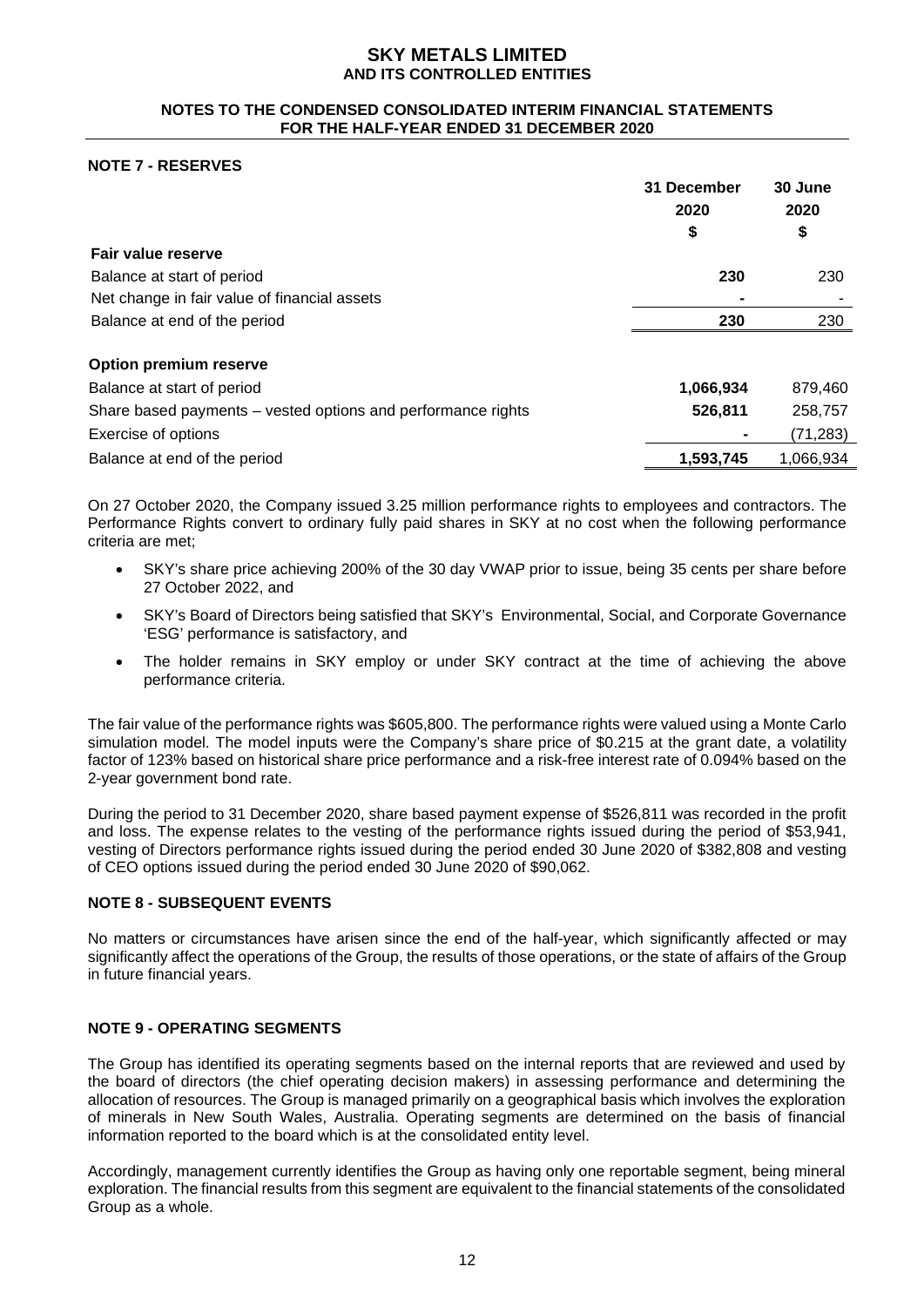## **DIRECTORS' DECLARATION**

In the opinion of the Directors of Sky Metals Limited (the Company):

- (1) the condensed consolidated interim financial statements and notes set out on pages 4 to 12, are in accordance with the *Corporations Act 2001*, including:
	- (a) giving a true and fair view of the Group's financial position as at 31 December 2020 and of its performance for the half-year ended on that date; and
	- (b) complying with Australian Accounting Standard AASB 134 *Interim Financial Reporting* and the *Corporations Regulations 2001*; and
- (2) there are reasonable grounds to believe that the Company will be able to pay its debts as and when they become due and payable.

Signed at Orange this 15<sup>th</sup> day of March 2021 in accordance with a resolution of the Board of Directors:

والمسترد **Lees** 

**Norman A. Seckold Chairman**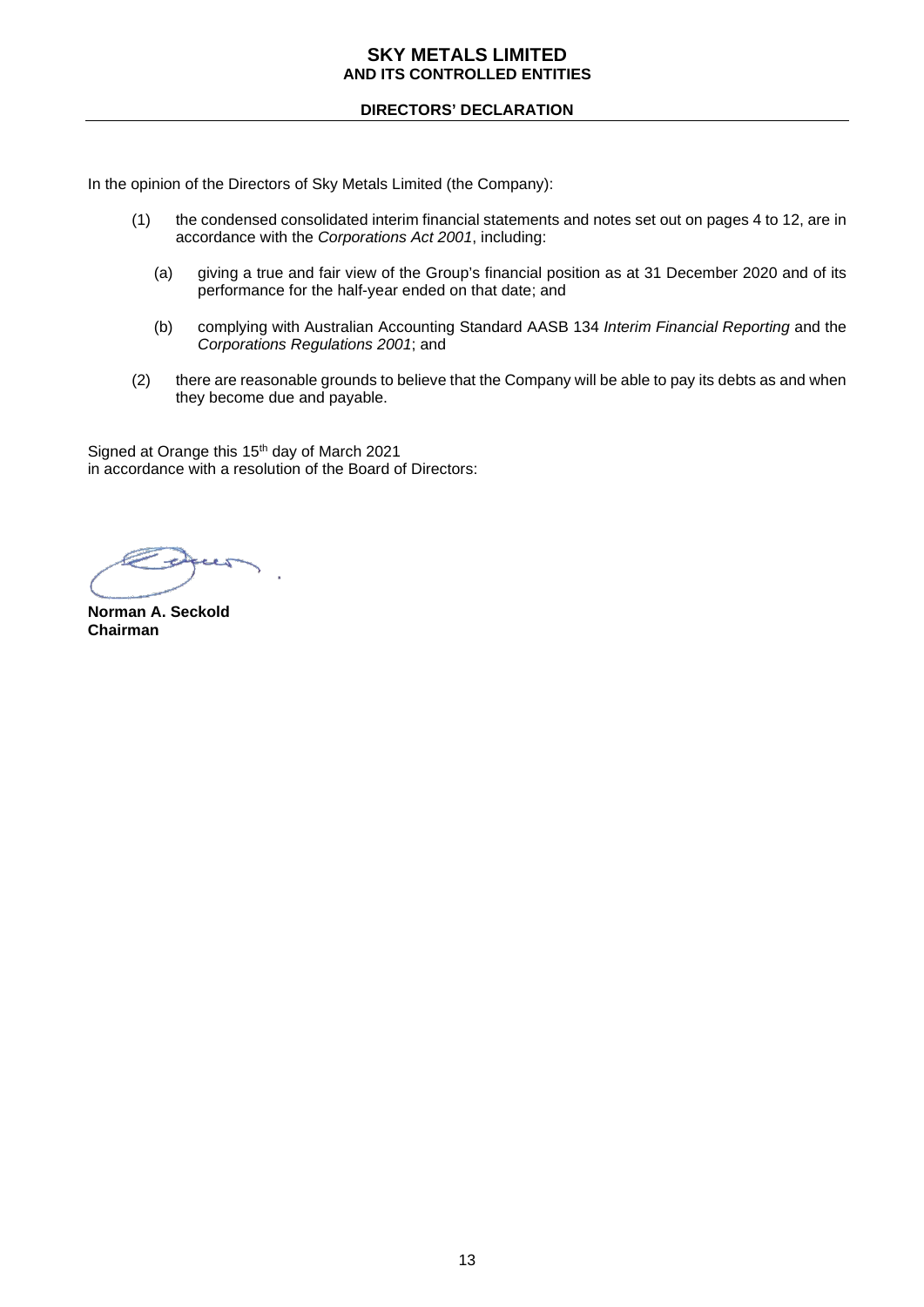

# Independent Auditor's Review Report

# To the shareholders of Sky Metals Limited

# **Report on the Half-year Financial Report**

### **Conclusion**

We have reviewed the accompanying **Half-year Financial Report** of Sky Metals Limited.

Based on our review, which is not an audit, we have not become aware of any matter that makes us believe that the Halfyear Financial Report of Sky Metals Limited does not comply with the Corporations Act 2001, including:

- giving a true and fair view of the **Group's** financial position as at 31 December 2020 and of its performance for the half-year ended on that date; and
- complying with Australian Accounting Standard AASB 134 Interim Financial Reporting and the Corporations Regulations 2001.

#### The **Half-Year Financial Report** comprises

- Consolidated statement of financial position as at 31 December 2020;
- Consolidated statement of profit or loss and other comprehensive income, Consolidated statement of changes in equity and Consolidated statement of cash flows for the half-year ended on that date
- Notes 1 to 9 comprising a summary of significant accounting policies and other explanatory information; and
- The Directors' Declaration.

The **Group** comprises Sky Metals Limited (the Company) and the entities it controlled at the end of the half-year or from time to time during the half-year.

# **Basis for Conclusion**

We conducted our review in accordance with ASRE 2410 Review of a Financial Report Performed by the Independent Auditor of the Entity. Our responsibilities are further described in the Auditor's Responsibilities for the Review of the Financial Report section of our report.

We are independent of the Group in accordance with the auditor independence requirements of the Corporations Act 2001 and the ethical requirements of the Accounting Professional and Ethical Standards Board's APES 110 Code of Ethics for Professional Accountants (including Independence Standards) (the Code) that are relevant to our audit of the annual financial report in Australia. We have also fulfilled our other ethical responsibilities in accordance with the Code.

KPMG, an Australian partnership and a member firm of the KPMG global organisation of independent member firms affiliated with KPMG International Limited, a private English company limited by guarantee. All rights reserved. The KPMG name and logo are trademarks used under license by the independent member firms of the KPMG global organization. Liability limited by a scheme approved under Professional Standards Legislation.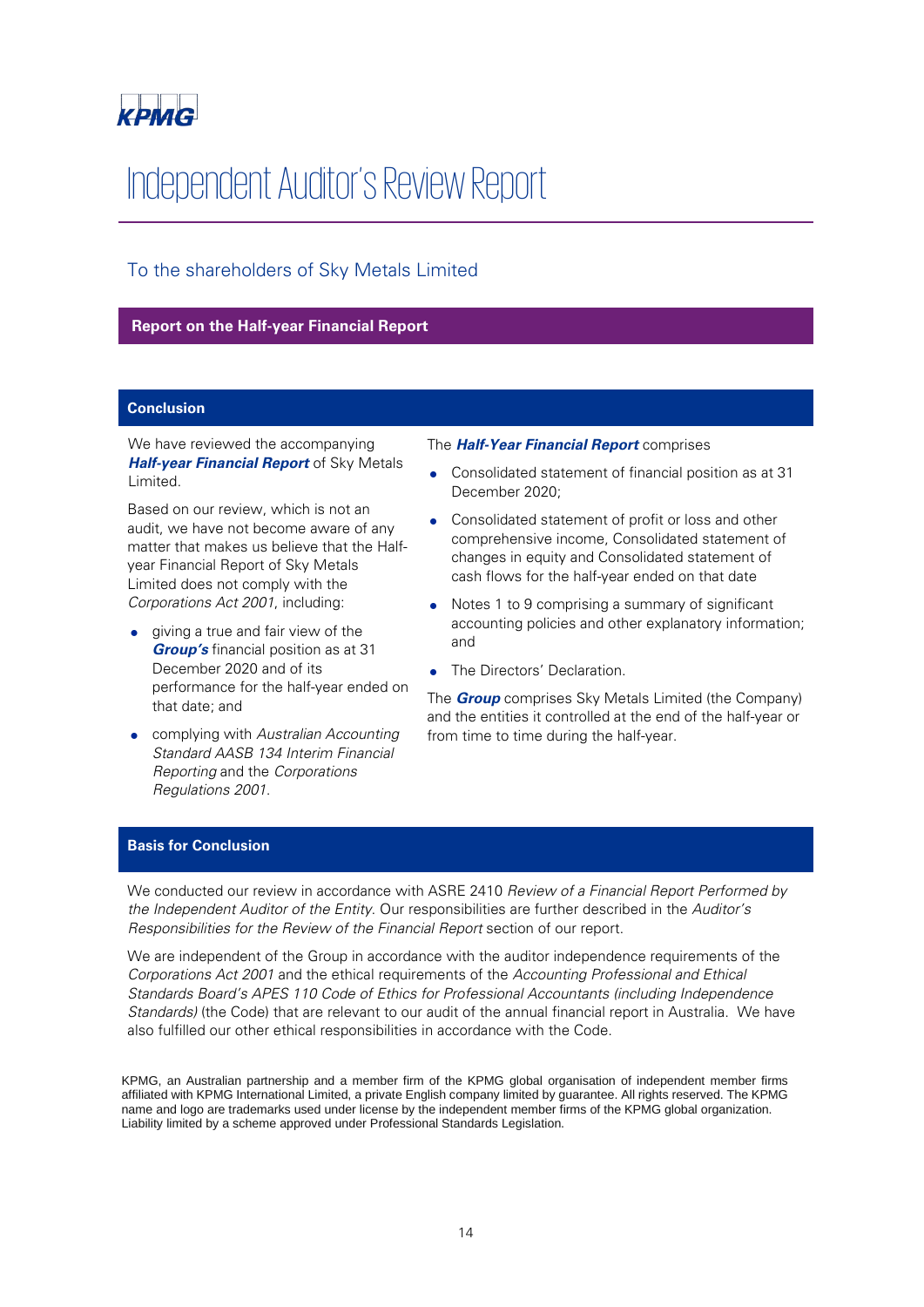# **Responsibilities of the Directors for the Half-year Financial Report**

The Directors of the Company are responsible for:

- the preparation of the Half-year Financial Report that gives a true and fair view in accordance with Australian Accounting Standards and the Corporations Act 2001
- such internal control as the Directors determine is necessary to enable the preparation of the Halfyear Financial Report that gives a true and fair view and is free from material misstatement, whether due to fraud or error.

# **Other matter**

For the half-year period ended 31 December 2019 Sky Metals Ltd was not required to prepare an interim financial report and therefore was not reviewed. These amounts are presented as corresponding figures in the 31 December 2020 condensed consolidated interim statement of profit or loss and other comprehensive income, the condensed consolidated interim statement of changes in equity and the condensed consolidated interim statement of cash flows.

# **Auditor's Responsibilities for the Review of the Half-year Financial Report**

A review of a half-year Financial Report consists of making enquiries, primarily of persons responsible for financial and accounting matters, and applying analytical and other review procedures. A review is substantially less in scope than an audit conducted in accordance with Australian Auditing Standards and consequently does not enable us to obtain assurance that we would become aware of all significant matters that might be identified in an audit. Accordingly, we do not express an audit opinion.

DM

KPMG **Adam Twemlow** Adam Twemlow Partner

Gold Coast 15 March 2021